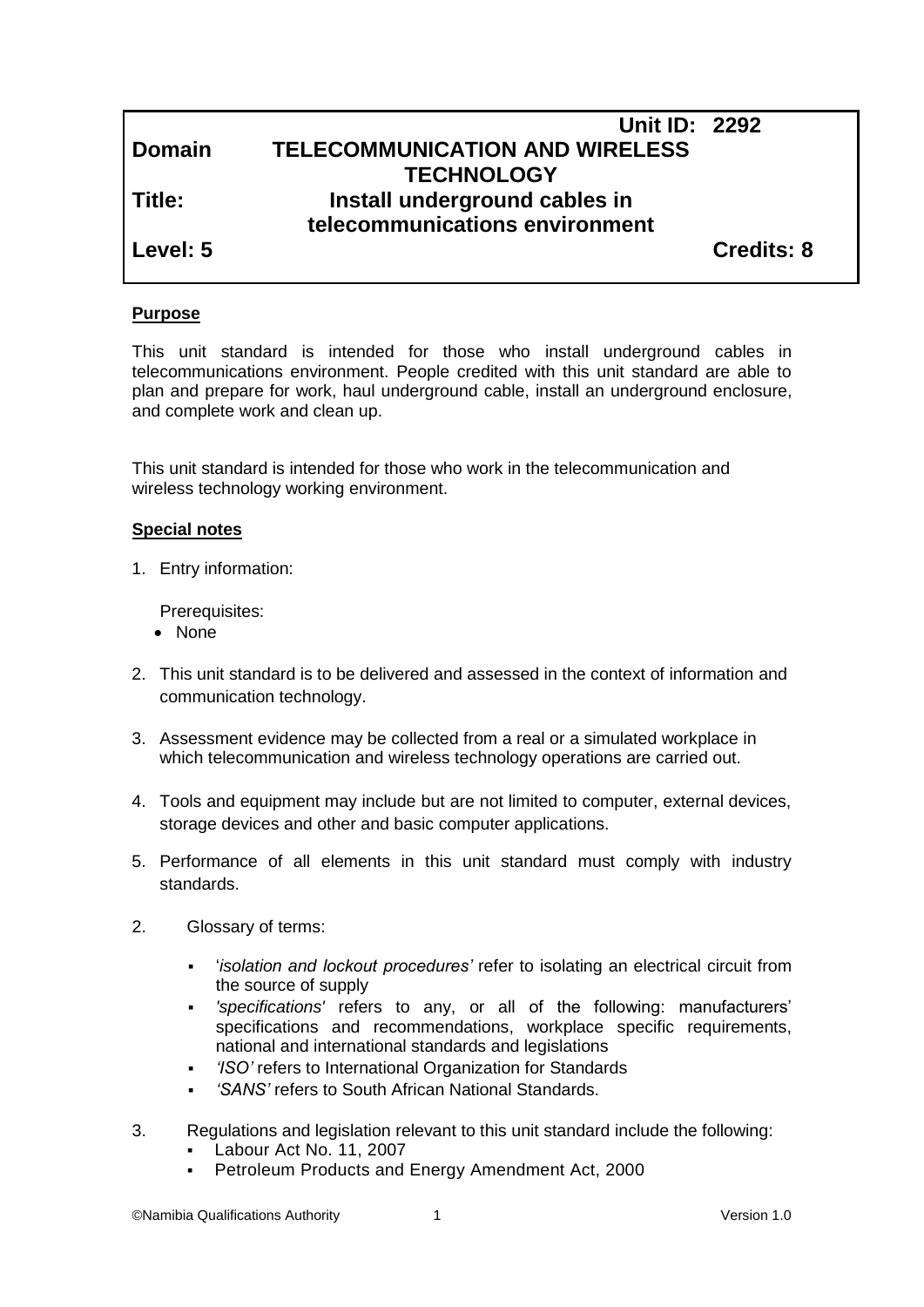- Occupational Health and Safety Regulations No. 18, 1997 and all subsequent amendments
- ISO 14001 (Environmental Management Standard
- Petroleum (Exploration and Production) Amendment Act 1993 (Act 2 of 1993)
- Electricity Act, 2000 (Act No. 2 of 2000)
- SANS 10142-1 and SANS 10142-2 electrical wiring codes

and all subsequent amendments to any of the above.

#### **Quality Assurance Requirements**

This unit standard and others within this subfield may be awarded by institutions which meet the accreditation requirements set by the Namibia Qualifications Authority and the Namibia Training Authority and which comply with the national assessment and moderation requirements. Details of specific accreditation requirements and the national assessment arrangements are available from the Namibia Qualifications Authority on [www.namqa.org](http://www.namqa.org/) and the Namibia Training Authority on [www.nta.com.na.](http://www.nta.com.na/)

# **Elements and Performance Criteria**

## **Element 1: Plan and prepare for work**

## **Range**

Planning and preparation is to include but is not limited to worksite inspection, equipment defect identification, assessment of conditions and hazards and determination of work requirements.

## **Performance Criteria**

- 1.1 Work instructions, including plans, specifications, quality requirements and operational details are obtained, confirmed and applied.
- 1.2 Safety requirements are followed in accordance with safety plans and policies.
- 1.3 Sign and barricade requirements are identified and adhered to.
- 1.4 Tools and equipment are selected according to requirements of the job,
- 1.5 Faulty tools and equipment are checked for serviceability.
- 1.6 Required material quantities to the work application are identified, obtained, prepared, safely handled and located ready for use.
- 1.7 Environmental protection requirements are identified and applied.

## **Element 2: Haul underground cable**

## **Range**

Hauling equipment includes but is not limited to cable cars and cable winches.

## **Performance Criteria**

©Namibia Qualifications Authority 2 Version 1.0